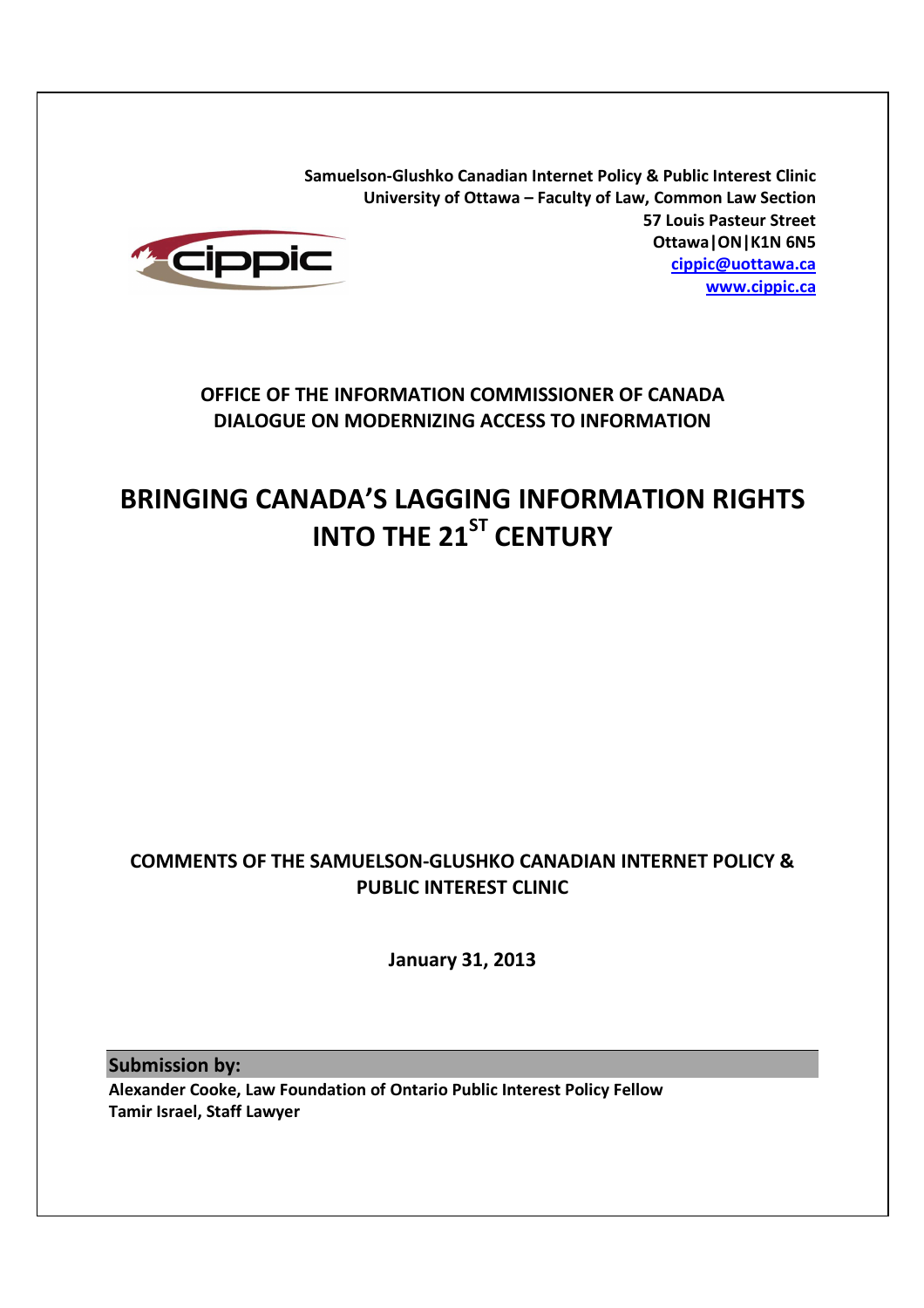# **TABLE OF CONTENTS**

| Introduction                                                                                                                                                                                                                                                                                                                                                                                                |    |
|-------------------------------------------------------------------------------------------------------------------------------------------------------------------------------------------------------------------------------------------------------------------------------------------------------------------------------------------------------------------------------------------------------------|----|
| <b>Right of Access</b>                                                                                                                                                                                                                                                                                                                                                                                      | 3  |
| In an environment of increasing globalization, should any person be able to obtain<br><b>Question I a:</b><br>government held records, notwithstanding their physical presence or citizenship? _________________ 3                                                                                                                                                                                          |    |
| Question I b: Should all federal entities be subject to the Act as a matter of principle, or should some<br>be exempt from the Act's requirements? What criteria or principles should determine which entity is<br>covered by the Act?                                                                                                                                                                      |    |
| Question I d: Should the Act require payment of fees for: a.) making an access request; b.)<br>processing an access request; or c.) providing copies of responsive records? Should a distinction<br>between electronic and non-electronic records be preserved in the provisions concerning fees?<br>Should fees be legislatively waived in certain circumstances, i.e. public interest, failure to respond | 6  |
|                                                                                                                                                                                                                                                                                                                                                                                                             | 8  |
| Question II b: In what circumstances should a universal right of access be limited? Should<br>federal institutions have the discretion to limit disclosure? If so, should they be required to<br>demonstrate that a defined injury, harm or prejudice will probably result from disclosure? Should<br>the public interest be considered in the decision to withhold records?_____________________________   | 8  |
| Should the Access to Information Act exclude records that directly inform Cabinet<br><b>Question II d:</b><br>decisions? If the exclusion is permitted, on what should it be based? Should the Information<br>Commissioner be able to review Cabinet confidences? _____________________________                                                                                                             | 9  |
| III. Oversight & Enforcement                                                                                                                                                                                                                                                                                                                                                                                | 10 |
| Question III a: What changes, if any, should be made to the current oversight model established<br>by the ATIA? a). Should the ombuds model be retained? b). Should the federal Information<br>Commissioner have order-making powers? c.) Should a hybrid-model be considered (when the<br>Commissioner has order making power for administrative files but not for refusal files)? _______                 | 10 |
| IV. Conclusion                                                                                                                                                                                                                                                                                                                                                                                              | 11 |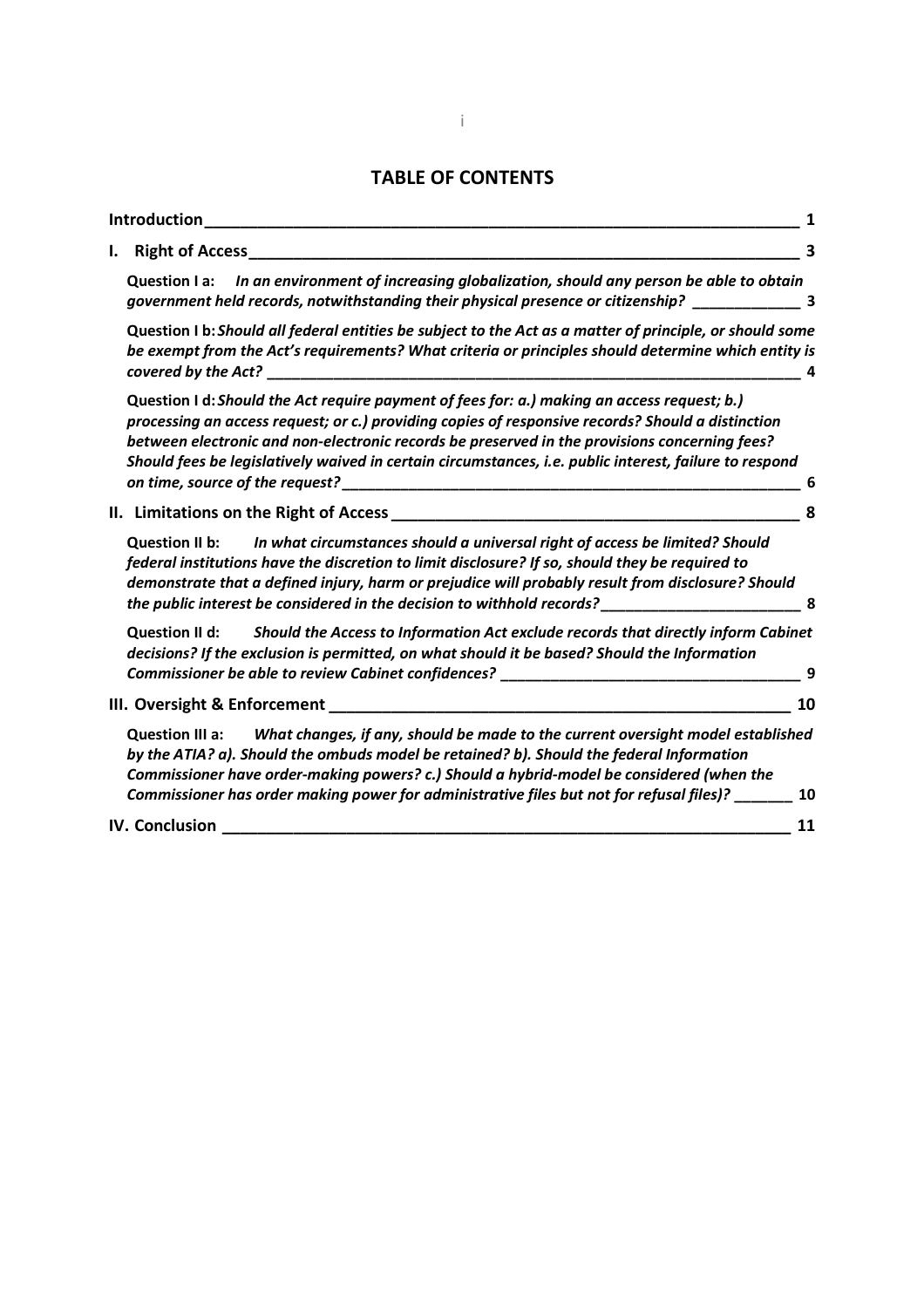#### **Introduction**

- 1. Once recognized as a global leader in thoughtful information policy, Canada's entire suite of digital laws is rapidly falling behind those off our counterparts. Nowhere is this more evident than with respect to our *Access to Information Act* (the "Act"),1 a regime that came into force almost three decades ago and has yet to benefit from any meaningful attempt to adapt its precepts to rapidly evolving technological and operational realities.<sup>2</sup> Canadian federal right to information laws have stood still while our Provincial and international peers have eclipsed us with innovative, effective and versatile statutory regimes.
- 2. This neglect has had tangible impact on the effectiveness of Canada's federal transparency law. In a letter to the Treasury Board, Canada's federal and provincial information commissioners collectively noted a "steady decline in compliance with access to information legislation".3 In the last five years alone, for example, the number of requests that have yielded absolutely nothing at all increased by 49.1%.4 Less than one fifth of all requests result in all information being released, signalling excessive reliance on exceptions.5 An audit of ATI practices in Canada found that over 50% of sample federal ATI requests did not receive a response within the statutorily designated 30 day period – well under the national average of 70%.6 A recent survey of international freedom of information regimes ranked Canada's ATIA only 55th of 92 countries globally.

<sup>1</sup> *Access to Information Act*, R.S.C. 1985, c. A-1, <http://laws-lois.justice.gc.ca/eng/acts/A-1/>, [henceforth "ATIA" or the "ACT"].

<sup>2</sup> See e.g. Centre for Law and Democracy, "Global RTI Rating", <http://www.law-democracy.org/live/globalrti-rating/>.

<sup>3</sup> Information & Privacy Commissioners of Canada, "Letter on Open Government for the President of the Treasury Board", January 19, 2012, <http://www.oic-ci.gc.ca/eng/rr-sl-odi-adi\_2012\_1.aspx>. While 2012 saw a minor decline in this trend, this small improvement does little to mitigate a decade of decline: Office of the Information Commissioner of Canada, Annual Report 2011-2012, September 2012, <http://www.oicci.gc.ca/eng/flipbook/ar-2011-2012/>, p. 2.

<sup>4</sup> D. McKie, "Access to Information Turns 30 Amid Calls for Reform", July 7, 2012, CBC News, <http://www.cbc.ca/news/canada/story/2012/07/06/pol-access-to-information-30th-anniversary.html>.

<sup>5</sup> Information & Privacy Commissioners of Canada, "Letter on Open Government for the President of the Treasury Board", January 19, 2012, <http://www.oic-ci.gc.ca/eng/rr-sl-odi-adi\_2012\_1.aspx>.

<sup>6</sup> Newspapers Canada, "National Freedom of Information Audit 2012",

<sup>&</sup>lt;http://www.newspaperscanada.ca/sites/default/files/Freedom-of-Information-Audit-2012-FINAL.pdf>, Table 2.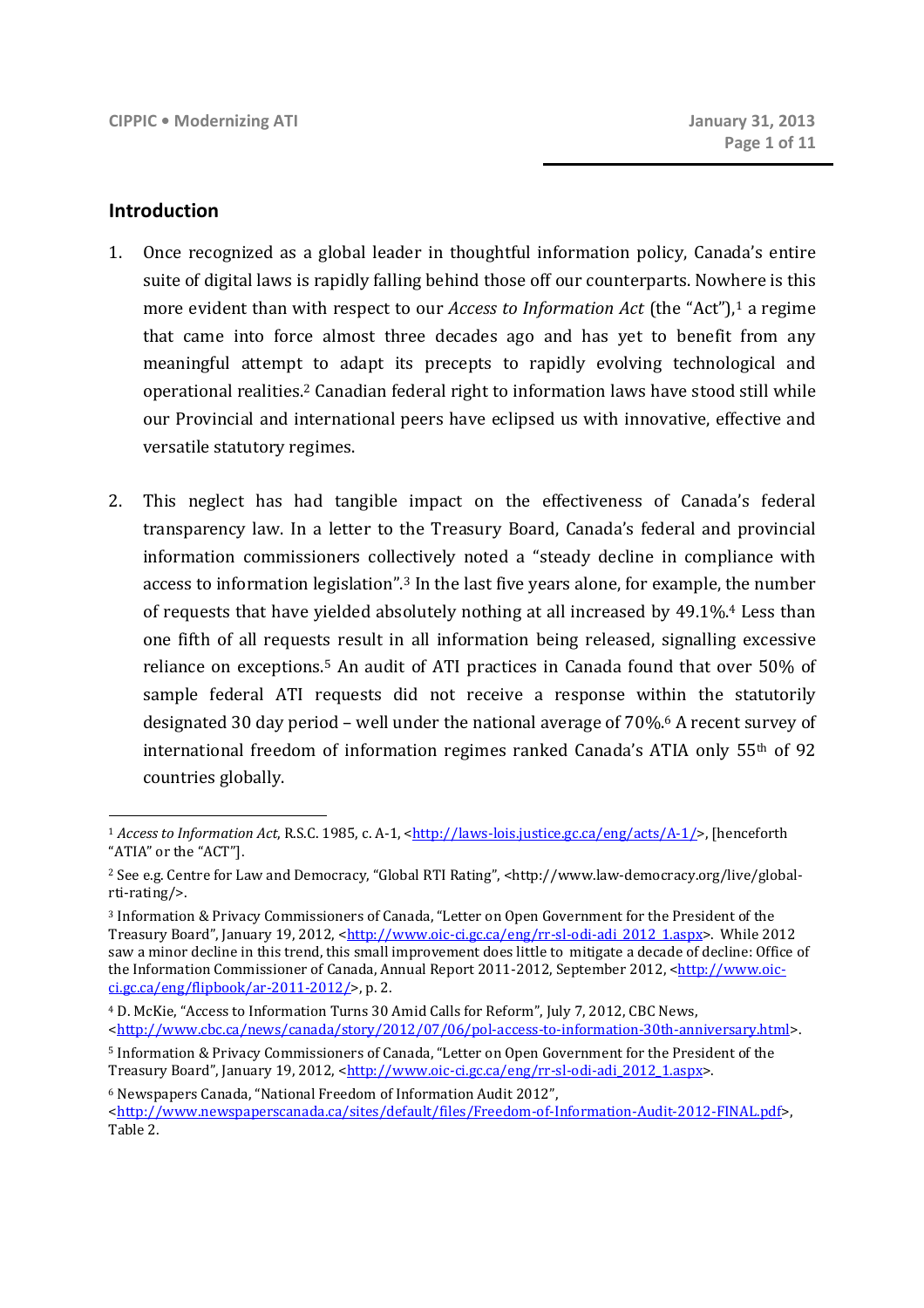3. We view the right to access information ("RTAI") as a component of the broader right to receive and impart information.<sup>7</sup> Our courts have underlined the importance of RTAIs by recognizing our ATIA's quasi-constitutional status as well as the partial protection of ATI rights under section 2(b) of the *Charter*. <sup>8</sup> It is therefore incumbent on the government to ensure our ATI laws remain equal to the task of meeting these important objectives. We would further characterize government-held information as a national resource, and adopt one of the animating objectives of Australia's recently modernized freedom to information statute:

The Parliament also intends, by these objects, to increase recognition that information held by the Government is to be managed for public purposes, and is a national resource.<sup>9</sup>

Comparable language should be added to section 2 of the ATIA.

4. Speaking more broadly, the lack of a modernized RTAI regime is starkly at odds with this government's commitment to Open Government and participation in the Open Government Partnership. The Partnership in particular envisions member states taking concrete steps to surpass and exceed current access to information practices.<sup>10</sup> Yet the federal ATI fails to meet even minimum standards as set by common practices in the provinces. While the federal government has taken positive and encouraging steps with its open data pilot project, a commitment to modernizing the ATIA is necessary. A modernization effort of this kind will not only help Canada meet its open governance obligations, but it can also provide a chance to take into developments in information and communications technology that can greatly streamline the ATI process and reduce costs.11 The time is ripe to effect the long called-for change, and it

<sup>7</sup> See Article 19, "International Standards: Right to Information", Policy Brief, April 5, 2012, <http://www.article19.org/resources.php/resource/3024/en/international-standards-right-toinformation>, text accompanying footnote 9.

<sup>8</sup> *Ontario (Public Safety and Security) v. Criminal Lawyers' Association*, 2010 SCC 23; *Canada (Information Commissioner) v. Canada (Minister of National Defense)*, 2011 SCC 25, para. 40.

<sup>9</sup> *Freedom of Information Amendment (Reform) Act 2010*, Act No. 51 of 2010 as amended, <http://www.comlaw.gov.au/Details/C2012C00866>, ["Australian FOI Amendment Act"], sub-section 3(3).

<sup>&</sup>lt;sup>10</sup> Open Government Partnership, "OGP Participation", <http://www.opengovpartnership.org/ogpparticipation>.

<sup>11</sup> Association of Progressive Communications, Samuelson-Glushko Canadian Internet Policy & Public Interest Clinic, OpenMedia.ca, TeleCommunities Canada, Alternatives and Web Networks, "Joint Submission to the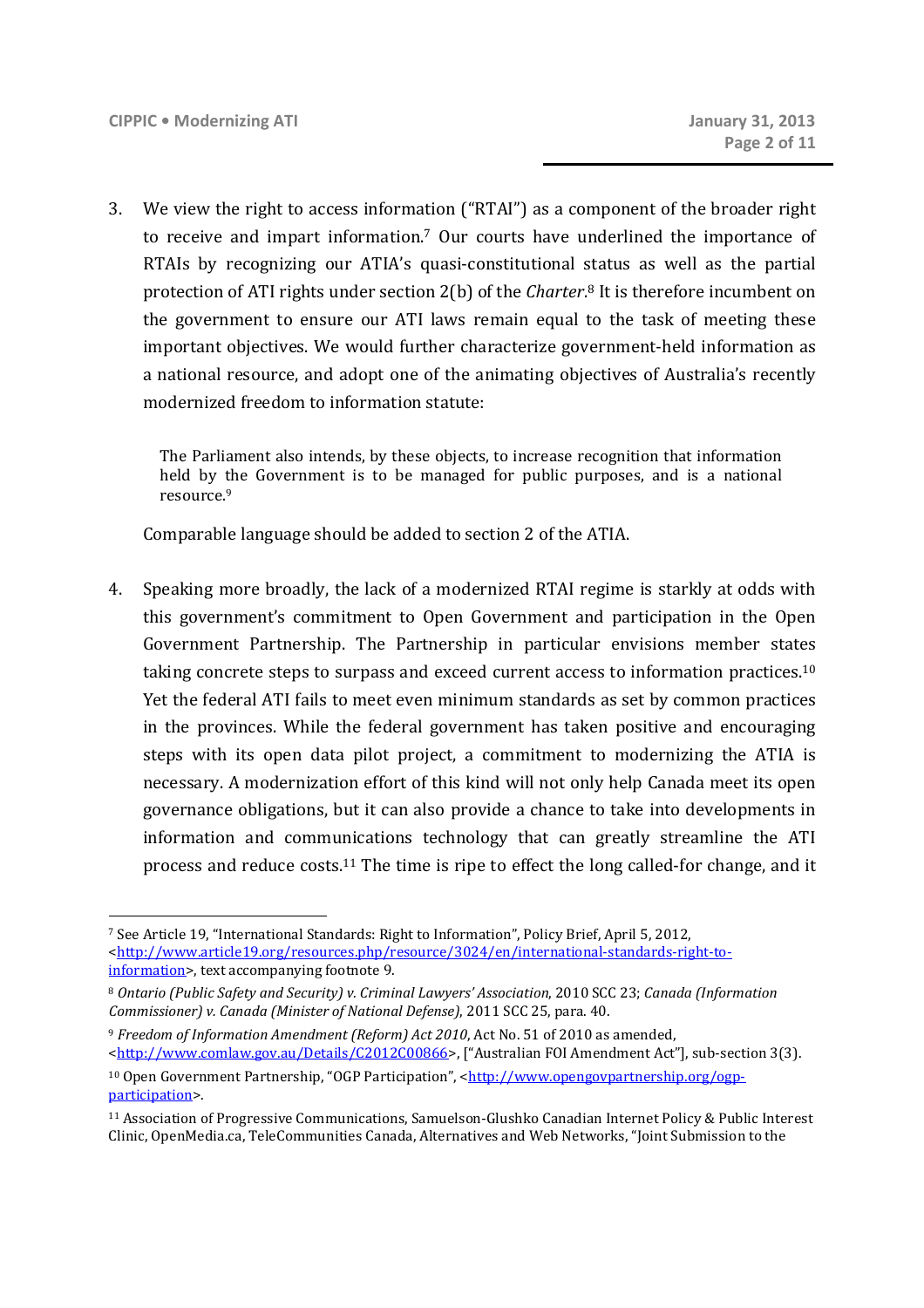is CIPPIC's hope that this present consultative process will lead us toward the necessary updates that will bring Canada's right-to-information system forward into the twenty-first century.

5. In light of this pressing need, CIPPIC provides its views on a number of the questions posed by the Office of the Information Commissioner of Canada in this consultation process. Our answers below are based on our institutional experience as an organization that relies on ATI requests as a regular component of its advocacy efforts. In addition, our responses are based on experience gained through active participation in various stages of the policy-making process at the federal level in Canada. Failure to address a specific question or element thereof should not be taken as an endorsement of the status quo.

## **I. Right of Access**

## **Question I a:** *In an environment of increasing globalization, should any person be able to obtain government held records, notwithstanding their physical presence or citizenship?*

- 6. The current Act limits the right to make requests to Canadian citizens and permanent residents—with the possibility that such rights may also be granted by Order in Council.12 As has frequently been argued, this requirement serves no purpose given that individuals not included in those two categories can request information through an agent or intermediary who qualifies, albeit with some potential for inconvenience.
- 7. To the extent that information produced can be subsequently publicized, limiting the right of access to Canadian individuals currently in Canada serves no purpose; is contrary to the spirit of Open Governance; and is prejudicial toward individuals overseas who may nonetheless be impacted by Canadian policies.<sup>13</sup> While consideration may be given to a requirement for a Canadian delivery address, even this

<u>.</u>

Universal Periodic Review of Canada", October 8, 2012, <https://www.apc.org/en/system/files/UPR\_Canada\_Coalition\_InternetRights.pdf>.

<sup>12</sup> ATIA, sub-section 4(2).

<sup>13</sup> Pursuant to s 4(2), the Act has been extended to cover inmates and individuals present in Canada. CIPPIC submits the Act itself should be amended to secure these gains. See *Privacy Act Extension Order No. 1*, SOR/83-553; *Privacy Act Extension Order, No. 2,* SOR/89-206.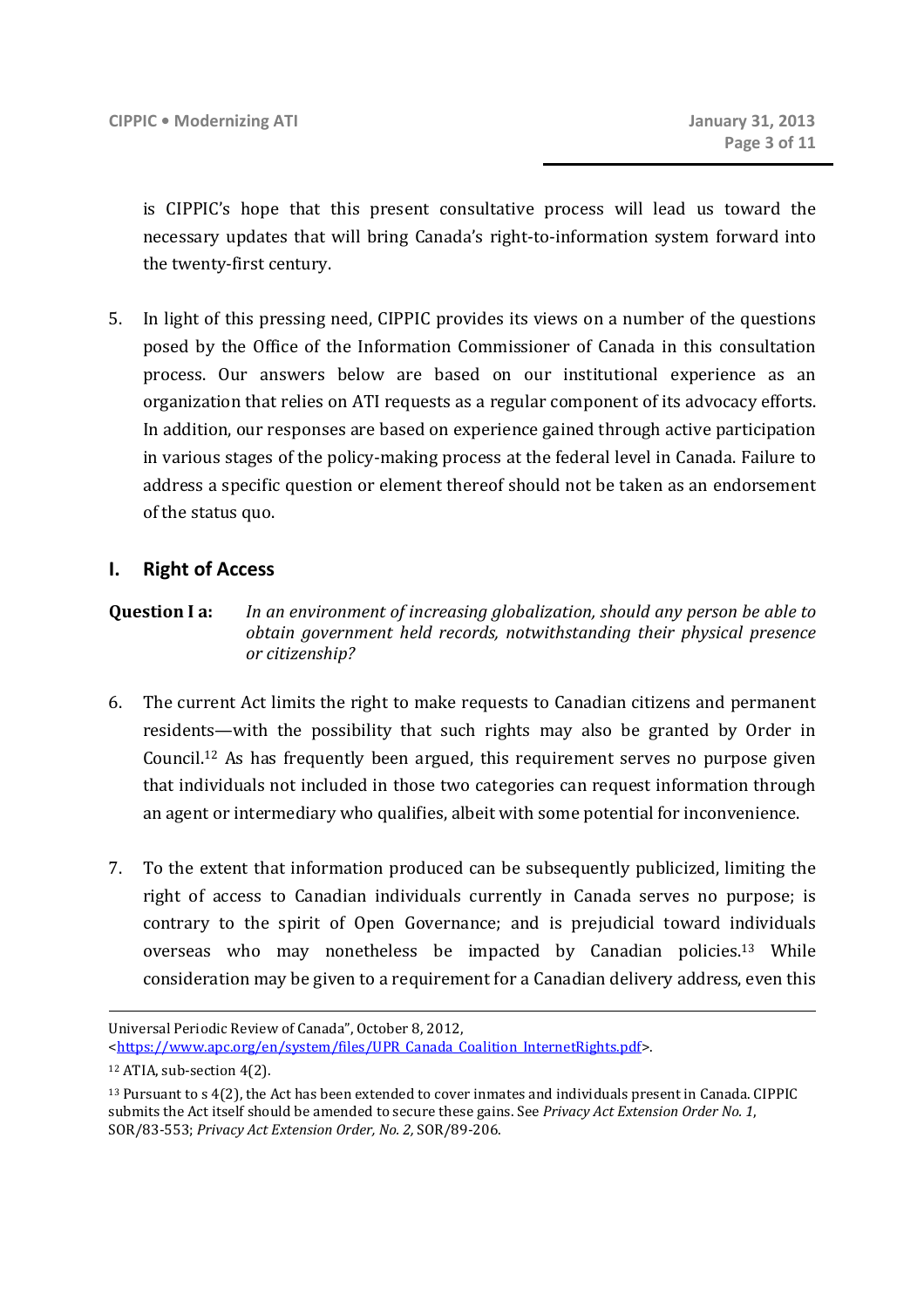obligation is difficult to justify with respect to requests that can be answered digitally. We note that the recently modernized Australian *Freedom of Information Act 1982* has recognized the validity of non-domestic interests in government held information and no longer requires even an Australian-based delivery address as a pre-requisite for a valid FOI request.<sup>14</sup>

- **Question I b:** *Should all federal entities be subject to the Act as a matter of principle, or should some be exempt from the Act's requirements? What criteria or principles should determine which entity is covered by the Act?*
- 8. Canadians expect that governmental bodies operating in their name should be held accountable. Information is a necessary precondition to achieve that goal. CIPPIC submits that substantially all federal entities should be covered by the Act. Moreover, it has CIPPIC's experience that the range of public entities carrying out vital public roles has greatly increased in number, range, scope and diversity. The current approach, which relies on a finite list of organizations attached as a schedule to the Act, is no longer capable of achieving the underlying purposes of the Act. If Open Governance is truly the objective, then Open Access should be the baseline assumption in law. "Exemptions" should relate to the content of a document rather than the organization or individual who happened to produce it. General administrative matters are not subjects that should be subject to exclusion, whether relating to Parliament or otherwise.
- 9. An updated ATI should follow the lead of a number of our provincial statutes and adopt a purposive and functional definition for covered entities.15 It may be useful to retain and maintain a non-exclusive list of covered organizations, so that it is clear to Canadians where their rights of access might apply, but such a list should not operate as a legislative limit to ATI rights.

<sup>14</sup> Department of Immigration and Citizenship, Australia, "Freedom of Information (FOI) Reforms – Overview of the Changes", <http://www.immi.gov.au/about/foi/pdf/overview-of-changes.pdf>; *Freedom of Information Amendment (Reform) Act 2010*, Act No. 51 of 2010 as amended, <http://www.comlaw.gov.au/Details/C2012C00866>, ["Australian FOI Amendment Act"].

<sup>15</sup> See for example *Freedom of Information and Protection of Privacy Act*, R.S.B.C. 1996, chapter 165, <http://www.canlii.org/en/bc/laws/stat/rsbc-1996-c-165/latest/rsbc-1996-c-165.html>, [henceforth "BC FIPPA"], section 3.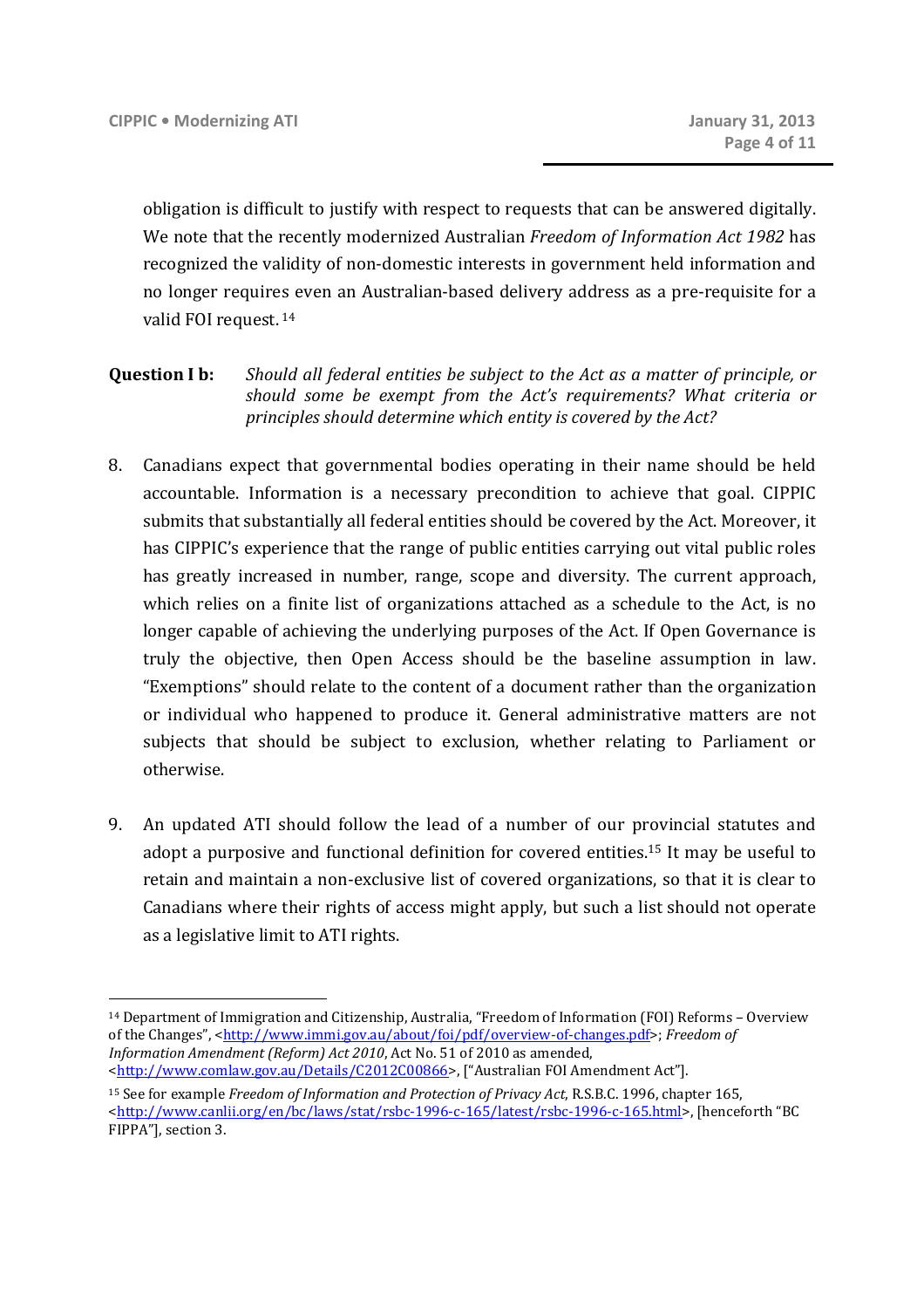- 10. The Act must be applied to the legislative branch, to Parliament, to Ministers (inclusive of Secretaries of State), and to their respective offices. All of these entities play a vital democratic role and the information under their respective control is therefore of central importance transparency, open governance and democratic discourse. Various provincial and international RTI regimes apply to such entities, and the experience from these jurisdictions demonstrates clearly that there is no practical or policy justification for excluding these entities. To the extent some legislative or executive communications may need to be protected, such protection is best handled through narrow, targeted exceptions. There is simply no justification for the ongoing exclusion of key elements of the Government, their offices, or the people working within them from the scope of the Act. Such ongoing exemption is antithetical to the very concept of open and transparent governance.
- 11. While CIPPIC makes no comment with respect to the extent to which this standard would apply to judicial bodies, it is important that it continue to apply to quasi-judicial entities. While at times adopting judicial roles, these entities are frequently tasked with matters straddling both the executive and the legislative branches, particularly where comprehensive regulatory frameworks are in place. These legislative and executive activities include, but are not limited to, meeting with stakeholders, enacting regulations under statutes, investigating violations of relevant statutes, making and carrying out enforcement decisions regarding relevant statutes, and putting in place broad policy frameworks aimed at achieving wide-ranging policy objectives. A definition that is inclusive of tribunals, with narrowly targeted exceptions for instances where the entity in question is operating in a purely judicial capacity.
- 12. Finally, thought should be given to addressing scenarios where non-governmental entities are relied upon to carry out governmental objectives. Such outsourcing is becoming more frequent in modern societies and the information generated by these entities can be critical to transparent and informed democratic discourse. Yet such information is wholly insulated from access rights.16 Addressing this issue may require a more precise definition of 'control' or a more permissive definition of what qualifies as a 'public entity'. For example, the ATIA could be amended to include entities

<sup>16</sup> *Ottawa (City) v. Ontario (Information and Privacy Commissioner)*, 2010 ONSC 6835 [2010] 328 D.L.R. (4th) 171 (Ont. Div. Ct.)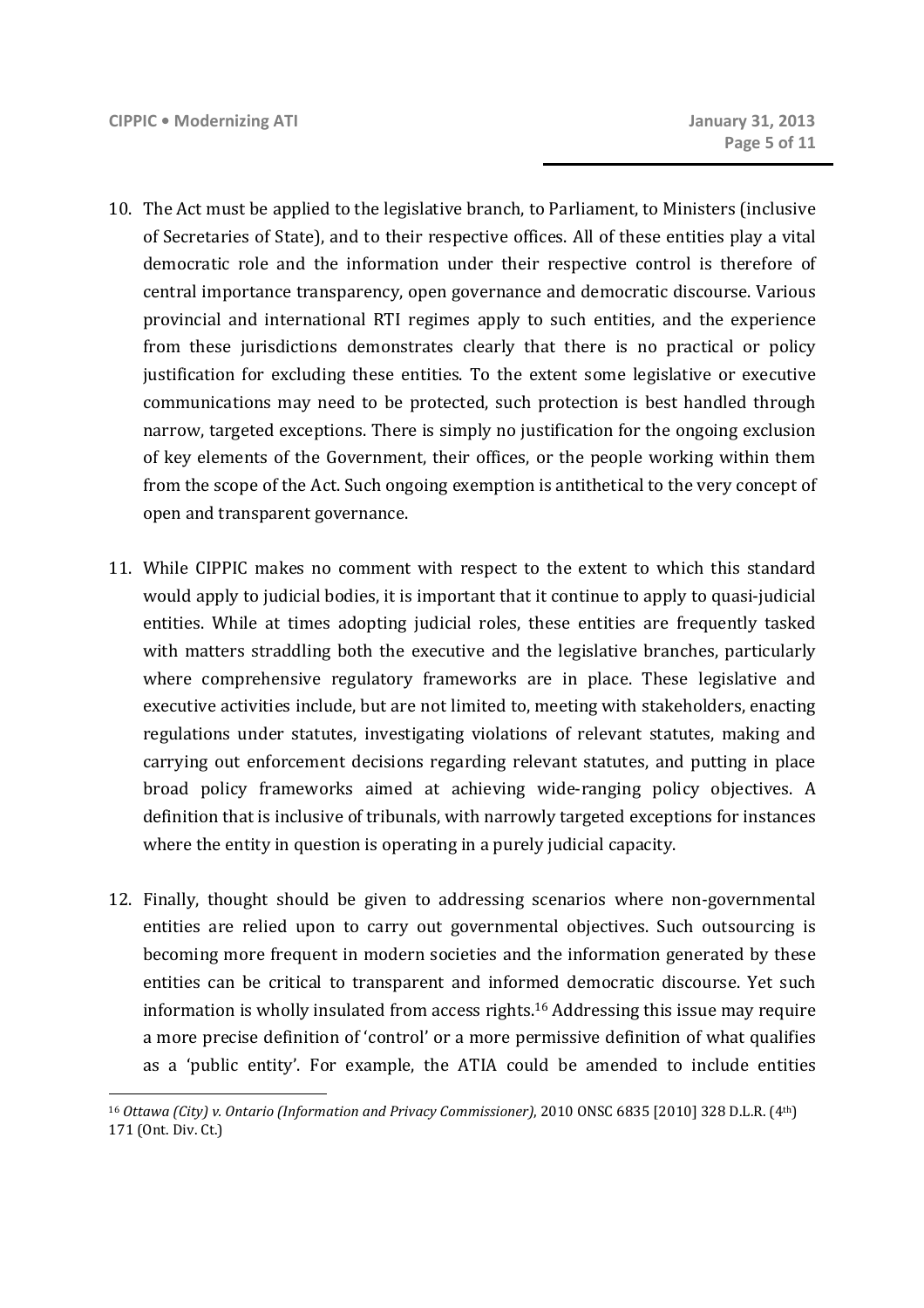carrying out quintessentially governmental functions who derive the authority to do so from statute 17

- **Question I d:** *Should the Act require payment of fees for: a.) making an access request; b.) processing an access request; or c.) providing copies of responsive records? Should a distinction between electronic and non-electronic records be preserved in the provisions concerning fees? Should fees be legislatively waived in certain circumstances, i.e. public interest, failure to respond on time, source of the request?*
- 13. Fees must not be permitted to operate as a barrier or deterrent to information access. While it is reasonable to include some fee structure within the scope of the Act, this precept should be adopted expressly within the statute as an overriding principle.
- 14. As a starting point, serious consideration should be given to rescinding the \$5 application fee. Reliance on these fees as a deterrence is not justified, as any and all non-vexatious requests should be encouraged. At the same time, it has been suggested that the cost of processing these filing fees far exceeds the revenues they generate.<sup>18</sup> This suggests that the filing fees cannot be justified as a cost recovery mechanism for the included 5 hours of search time and copy fees that are included with each request at no additional charge. We note that other jurisdictions including, recently, Australia, have eliminated ATI filing fees.<sup>19</sup>
- 15. With respect to fees aimed at reflecting organizational costs associating with search time and copying fees, in CIPPIC's experience, such fees can operate not only as a means of focusing requests, but also as a mechanism for avoiding comprehensive searches or even for holding back relevant information. This is particularly the case where projected fees associated with time expenditure predictions are relied upon, but

<sup>17</sup> *Godbout v. Longueuil (City)*, [1997] 3 S.C.R. 844,

<sup>&</sup>lt;http://www.canlii.org/en/ca/scc/doc/1997/1997canlii335/1997canlii335.html>.

<sup>18</sup> BC Freedom of Information and Privacy Association (BC FIPA), "Response to Questions Posed by the Information Commissioner of Canada, for the Consultation on Needed Reforms to the Access to Information Act upon the 30th Anniversary of its Passage", November 2012, <http://fipa.bc.ca/library/Reports\_and\_Submissions/FIPAResponses\_2012ATIAConsultation.pdf>.

<sup>19</sup> The Parliament of the Commonwealth of Australia, The Senate, "Freedom of Information Amendment (Reform) Bill 2010: Revised Explanatory Memorandum",

<sup>&</sup>lt;http://parlinfo.aph.gov.au/parlInfo/download/legislation/ems/r4163\_ems\_e66e9257-d096-4307-b3f3- 3a5a5f44c278/upload\_pdf/342722.pdf;fileType=application%2Fpdf>, p. 3.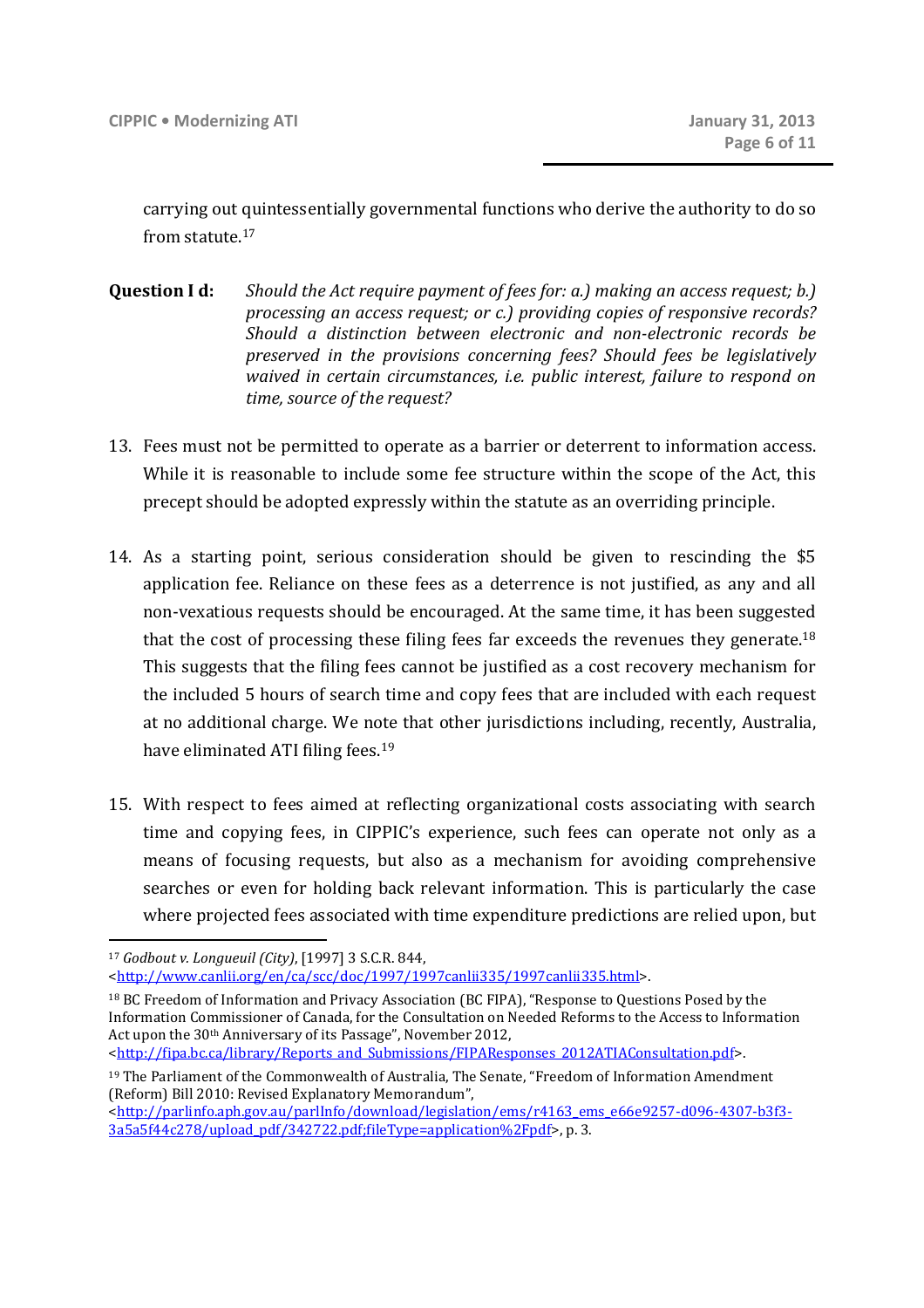also where large volumes of relevant materials fall within the legitimate scope of a request. Steps should be taken to mitigate the negative impact such costs can have on the right to access information.

- 16. For example, individuals should be given, in every instance, the option of receiving the results of their requests in digital format. Needless to say, a digital file transmitted digitally costs far less than a paper document consisting of thousands of pages. Indeed, thought should be given to recognizing digital responses as the default option for all ATIA requests. Additionally, the 'quota' (number of search hours and number of 'free' pages) that any request can generate without incurring costs should be raised significantly. Finally, a 'cap' should be imposed and an obligation on responding entities to notify or consult with the Office of the Information Commissioner prior to providing quotes in excess of this cap to requesting parties.
- 17. Given the cost savings that will be generated by a 'digital first' policy, the net effect of these changes may well decrease the net cost of ATI requests. However, even if it does not, this should not deter the adoption of this scheme. As a starting point, government information should be viewed as a national resource and its generation, retention, processing and disclosure are paid for by taxpayers. Further, the net annual cost of our current RTAI regime appears to be quite low to begin with.<sup>20</sup> Moreover, there are several ways the Government can defray existing costs further, and these should be adopted in conjunction. They include: better information management practices, expansion of the Government's adopted 'Completed ATI Requests' database through the adoption of a centralized portal of detailed requests, and the statutory adoption of a declassification and comprehensive proactive disclosure regime.<sup>21</sup>

<sup>&</sup>lt;u>.</u> <sup>20</sup> BC Freedom of Information and Privacy Association (BC FIPA), "Response to Questions Posed by the Information Commissioner of Canada, for the Consultation on Needed Reforms to the Access to Information Act upon the 30th Anniversary of its Passage", November 2012,

<sup>&</sup>lt;http://fipa.bc.ca/library/Reports\_and\_Submissions/FIPAResponses\_2012ATIAConsultation.pdf>.

<sup>21</sup> Information & Privacy Commissioners of Canada, "Letter on Open Government for the President of the Treasury Board", January 19, 2012, <http://www.oic-ci.gc.ca/eng/rr-sl-odi-adi\_2012\_1.aspx>; Government of Canada, Open Government, "Completed Access to Information Requests", <http://www.open.gc.ca/openouvert/ati-aai-eng.asp>; Ontario Information & Privacy Commissioner, "Access by Design: The 7 Fundamental Principles", April 2010, <http://www.ontla.on.ca/library/repository/mon/24005/301553.pdf>.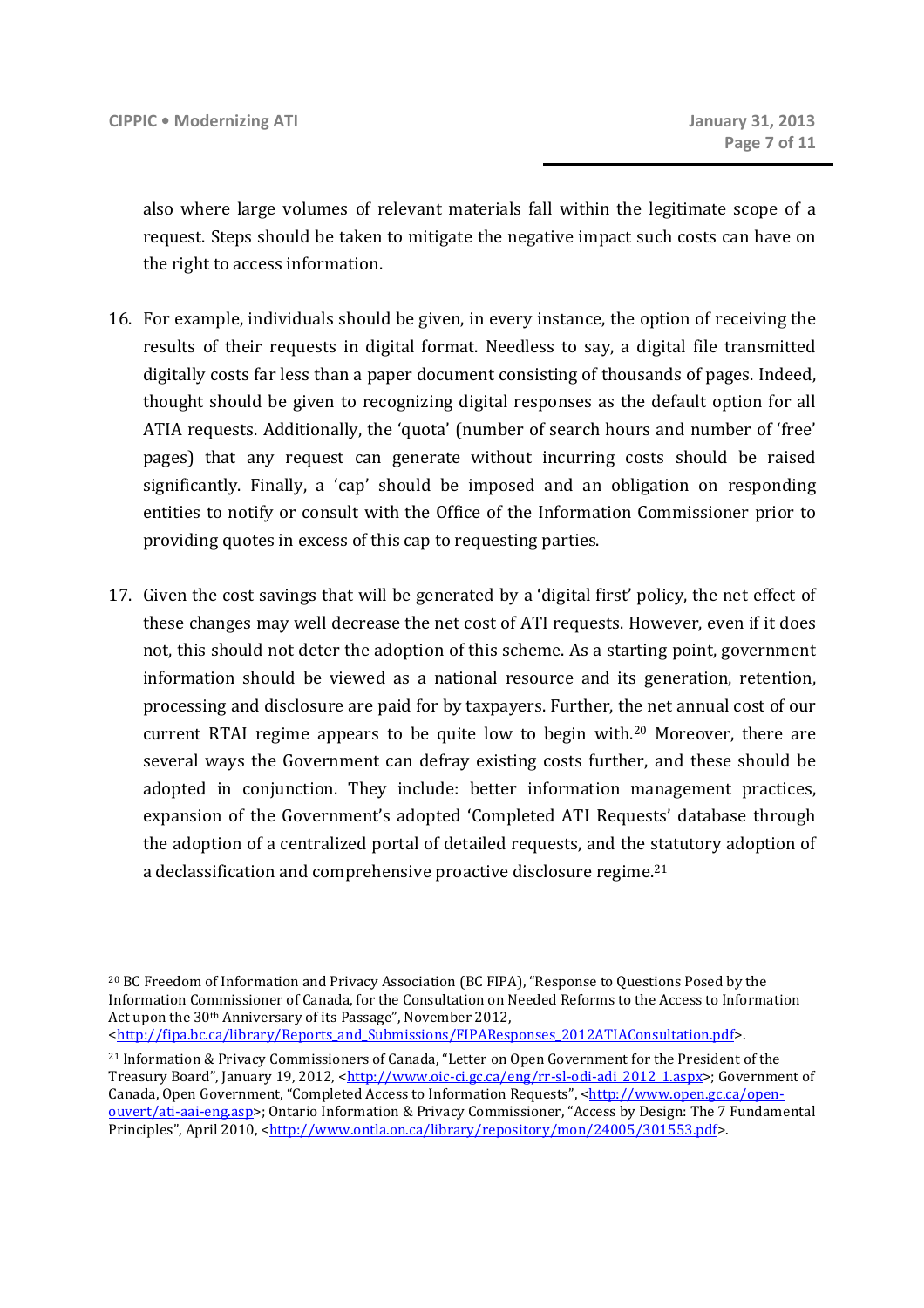18. The latter – comprehensive proactive disclosure – should be calibrated to include a default presumption in favour of the publication of documents to which access is routinely/regularly given, subject to relief expressly granted for specific datasets by the Commissioner.22 This obligation should extend to cover useful statistical data sets.23 These data sets and proactive disclosure outputs should be gathered together with a comprehensive 'completed ATI request' database in one, full-text searchable data portal. The creation of such a scheme would greatly reduce processing costs while furthering transparency and open government objectives.<sup>24</sup>

# **II. Limitations on the Right of Access**

#### **Question II b:** *In what circumstances should a universal right of access be limited? Should federal institutions have the discretion to limit disclosure? If so, should they be required to demonstrate that a defined injury, harm or prejudice will probably result from disclosure? Should the public interest be considered in the decision to withhold records?*

19. There are instances when access to information should be limited, however limitations cannot be allowed to eclipse the underlying objectives of the Act. Many have pointed to the long list of broadly framed and unrestricted exceptions found in the ATIA as one of the key detriments to its effectiveness.<sup>25</sup> In particular, exceptions relating to international affairs and defence have been invoked at increasingly alarming rates given the importance of information presumably covered by such exceptions. While there are undoubtedly legitimate reasons to withhold some information relating to

<sup>22</sup> For an example, see: The Parliament of the Commonwealth of Australia, The Senate, "Freedom of Information Amendment (Reform) Bill 2010: Revised Explanatory Memorandum", <http://parlinfo.aph.gov.au/parlInfo/download/legislation/ems/r4163\_ems\_e66e9257-d096-4307-b3f3- 3a5a5f44c278/upload\_pdf/342722.pdf;fileType=application%2Fpdf>, p. 6.

<sup>23</sup> For more details see: K. Mewhort, "The Path to an Open Government: CIPPIC's Responses to the Government of Canada's Open Government Consultation", January 16, 2012, <http://www.cippic.ca/sites/default/files/CIPPIC%20-%20Open%20Government%20Consultation.pdf>.

<sup>&</sup>lt;sup>24</sup> For an example, see: The Parliament of the Commonwealth of Australia, The Senate, "Freedom of Information Amendment (Reform) Bill 2010: Revised Explanatory Memorandum", <http://parlinfo.aph.gov.au/parlInfo/download/legislation/ems/r4163\_ems\_e66e9257-d096-4307-b3f3- 3a5a5f44c278/upload\_pdf/342722.pdf;fileType=application%2Fpdf>, p. 6.

<sup>25</sup> Information & Privacy Commissioners of Canada, "Letter on Open Government for the President of the Treasury Board", January 19, 2012, <http://www.oic-ci.gc.ca/eng/rr-sl-odi-adi\_2012\_1.aspx>.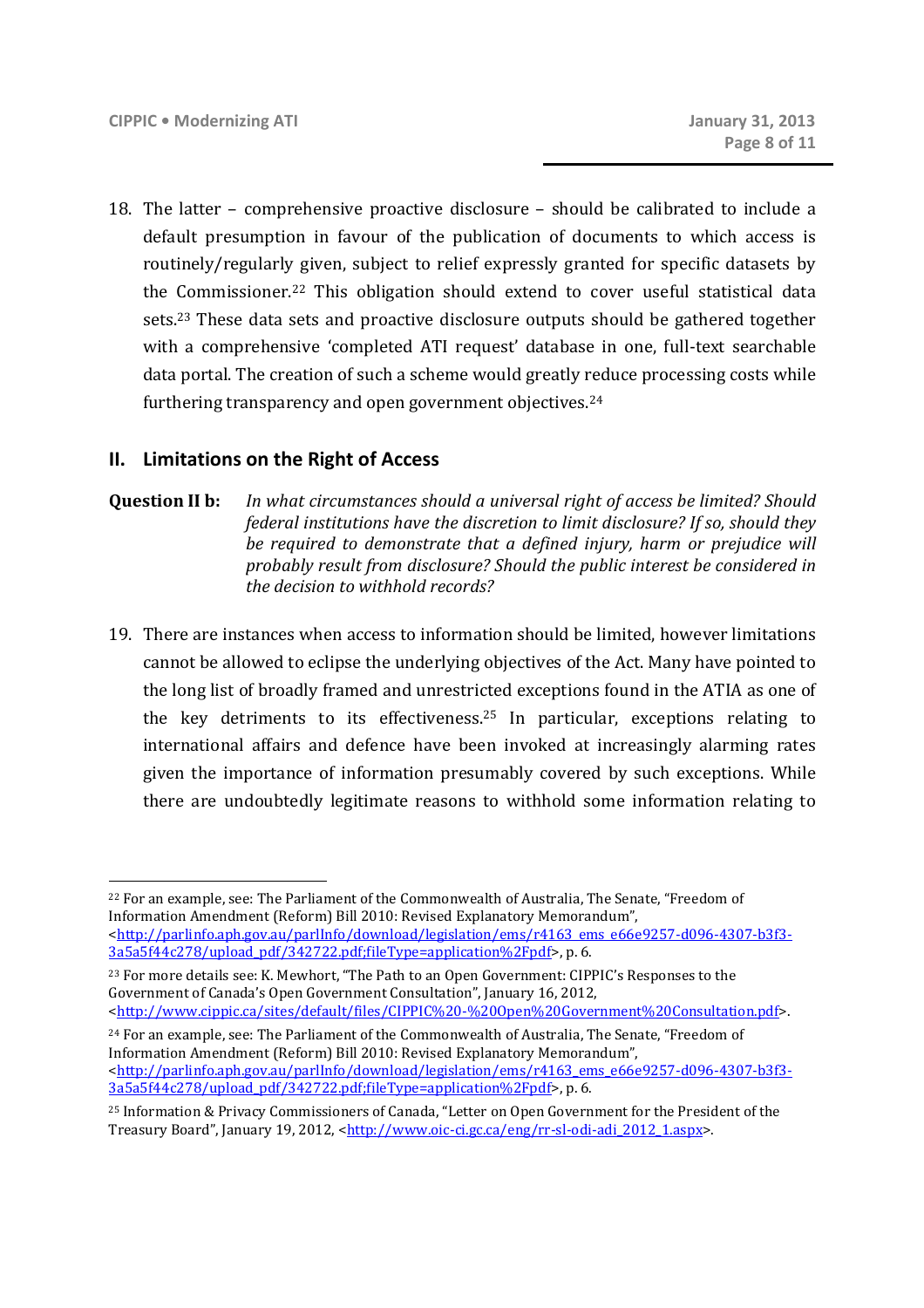these activities, the frequency with which such exceptions are being invoked is of grave concern.<sup>26</sup>

- 20. Generally speaking, the limitations in the ATIA require a detailed and comprehensive rethinking. A public interest and proof of harm override should be adopted as an overarching principle that applies across all exemptions. While it may be the case that some exceptions, such as solicitor client privilege (as opposed to litigation privilege), are inherently in the public interest, even in such contexts there may be some instances where privilege held by the *government* may warrant override in specific instances. In many other instances, exceptions are often employed by the government with no justification and particularly in relation to such exceptions, the applicant lacks any capacity to even assess the legitimacy of the claim.
- 21. In light of this, there needs to be closer oversight of the application and use of exceptions. Currently, this operates largely on a complaints basis, but applicants will often lack the information to know whether a complaint is warranted or not. The ATIA should be amended to address this issue (see section III below for some high-level suggestions).
- **Question II d:** *Should the Access to Information Act exclude records that directly inform Cabinet decisions? If the exclusion is permitted, on what should it be based? Should the Information Commissioner be able to review Cabinet confidences?*
- 22. With respect to specific exceptions, the protection currently awarded to Cabinet confidences requires a re-assessment. Canadian law has always provided significant protection for confidentiality in Cabinet decision making. More recently, however, courts have recognized that cabinet confidences must be subject to consideration of the public interest, as the Supreme Court noted in *Babcock*:

At one time, the common law viewed Cabinet confidentiality as absolute. However, over time the common law has come to recognize that the public interest in Cabinet

<sup>26</sup> Information & Privacy Commissioners of Canada, "Letter on Open Government for the President of the Treasury Board", January 19, 2012, <http://www.oic-ci.gc.ca/eng/rr-sl-odi-adi\_2012\_1.aspx>.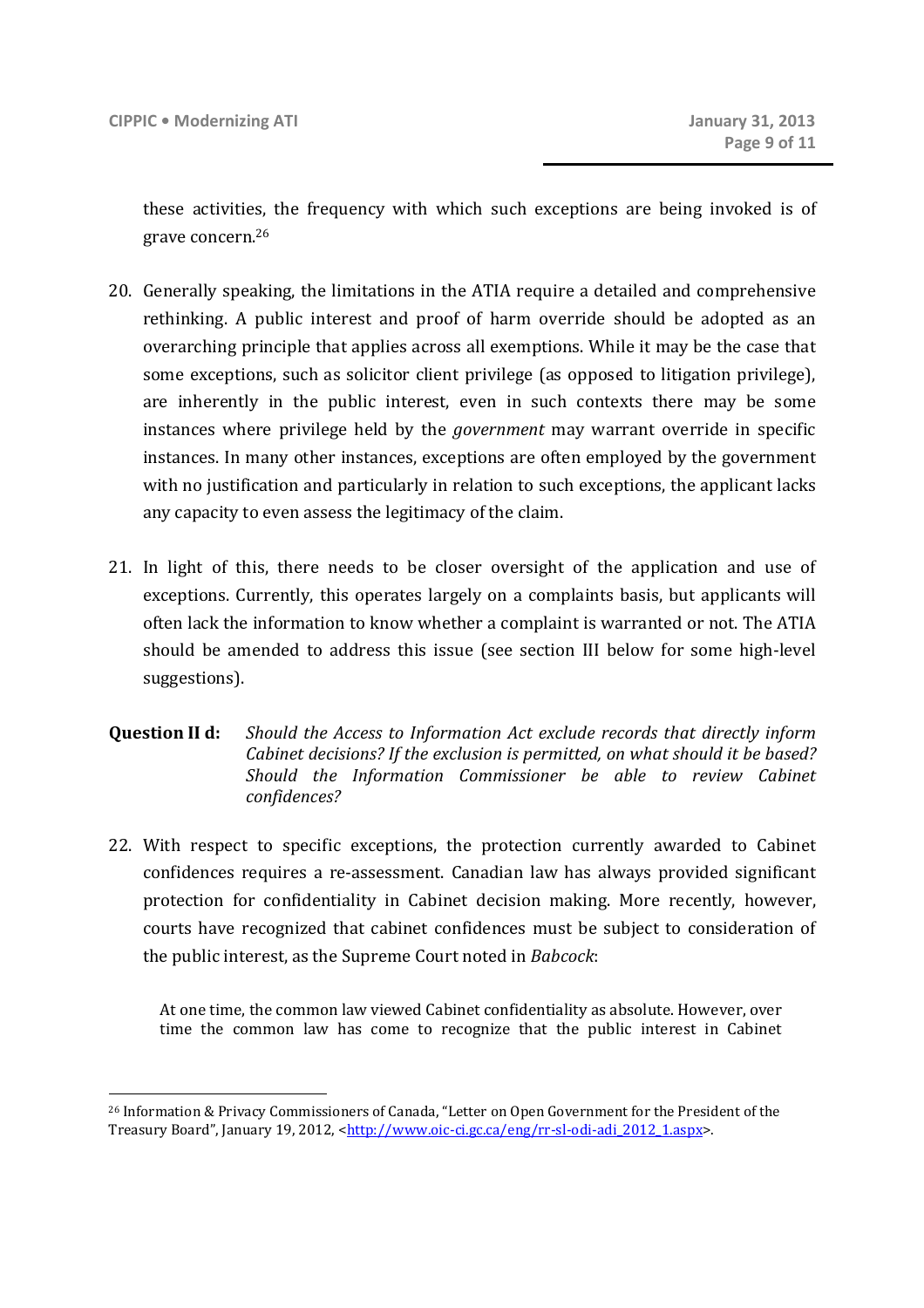confidences must be balanced against the public interest in disclosure, to which it might sometimes be required to yield.<sup>27</sup>

While the Court has agreed that this common law balancing can be vitiated by clear legislative language,<sup>28</sup> the erosion of an absolute common law protection for Cabinet confidences demonstrates the importance of limiting the protection offered in other contexts as well.

23. Other jurisdictions, such as New Zealand and the Australian state of Queensland, have gone so far as to apply proactive disclosure obligations to cabinet proceedings.29 These may even include summaries of the discussions themselves.<sup>30</sup> CIPPIC encourages the Government of Canada to do likewise, but at a minimum Parliament must recognize that any and all such related materials should not be withheld from Canadians by definition. The experience of other jurisdictions and the developments in our own law are evidence that even long-standing conventions can successfully adapt.

#### **III. Oversight & Enforcement**

**Question III a:** *What changes, if any, should be made to the current oversight model established by the ATIA? a). Should the ombuds model be retained? b). Should the federal Information Commissioner have order-making powers? c.) Should a hybrid-model be considered (when the Commissioner has order making power for administrative files but not for refusal files)?* 

- 24. The ATIA should abandon the ombuds model and adopt order making powers, as well as the ability to fine specific departments for egregious mis-applications of exceptions or egregious refusals to respond or search with reasonable diligence.
- 25. In addition, the complaints-based approach to ensuring exceptions and limitations are applied by organizations legitimately is not effective. Such exceptions are often vague,

<sup>27</sup> *Babcock v. Canada (Attorney General)*, 2002 SCC 57 at para. 19.

<sup>28</sup> *R. v. Ahmad*, 2011 SCC 6, para. 50

<sup>&</sup>lt;sup>29</sup> See New Zealand Ministry of Justice, "Cabinet Policy Committee Minute of Decision", POL Min (03) 11/6 (14 May 2003), online: < http://www.justice.govt.nz/publications/global-publications/c/civil-union-billrelationships-statutory-references-bill/cabinet-policy-committee-minute-of-decision/?searchterm=cabinet>.

<sup>30</sup> See New Zealand Ministry of Justice, "Cabinet Policy Committee Minute of Decision", POL Min (03) 11/6 (14 May 2003), online: < http://www.justice.govt.nz/publications/global-publications/c/civil-union-billrelationships-statutory-references-bill/cabinet-policy-committee-minute-of-decision/?searchterm=cabinet>.